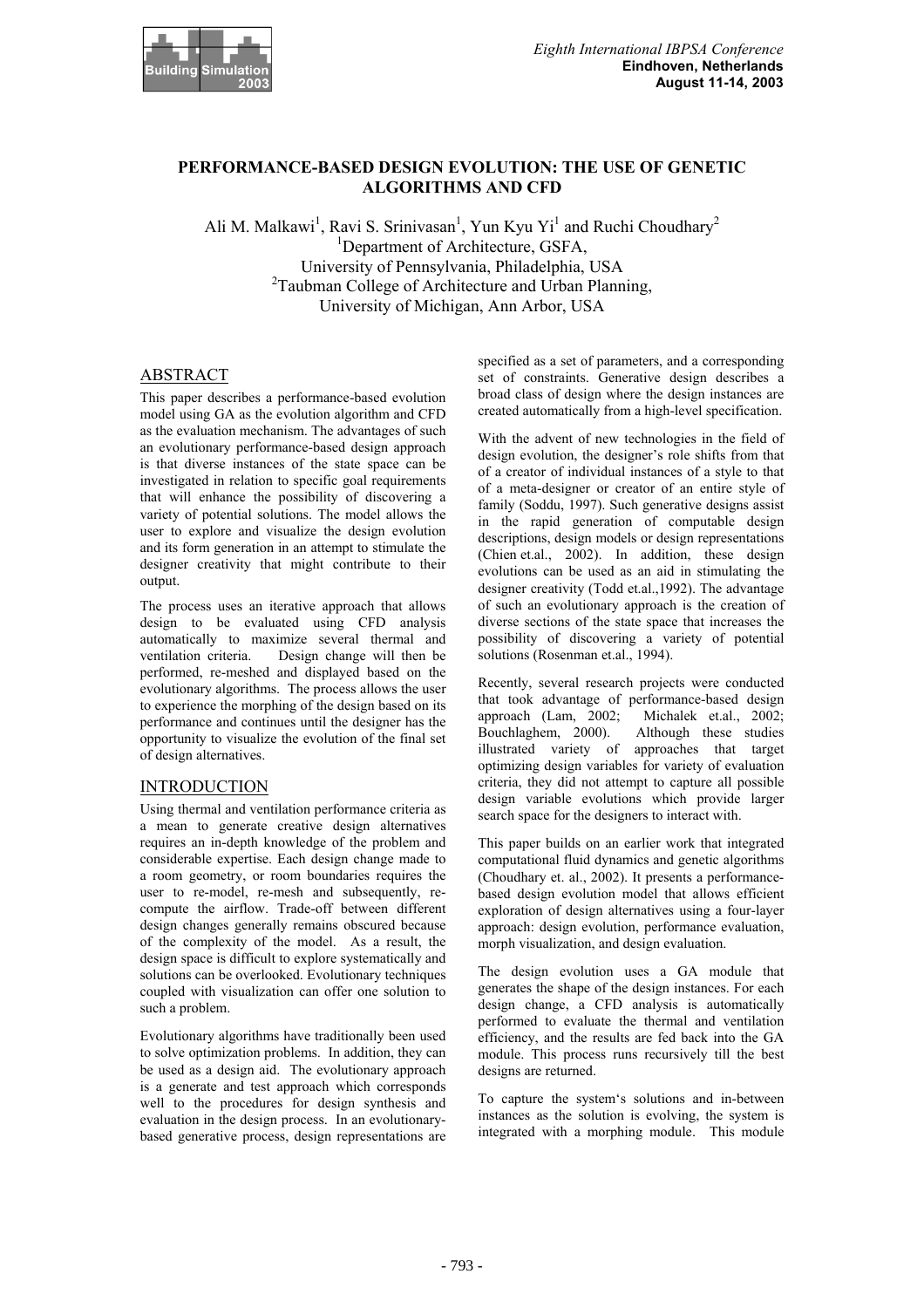allows the diverse instances of designs to be visualized along with their performance in order to enhance the user's potential of design discovery and provide aid within the design process.

During morphing, users can intervene to stop the process and select an instance based on its form. This design instance can then be evaluated for its performance using an integrated CFD engine. Temperature and velocity contours are automatically generated for users to visualize and check for performance criteria. This evolutionary design approach creates discrete instances of designs that satisfy the performance targets by providing larger search space for designers to interact with.

## THE PERFORMANCE-BASED DESIGN EVOLUTION STRUCTURE

The performance-based design evolution framework consists of a four-layer structure, figure 1. It uses GA as the evolution algorithm and CFD as the evaluation mechanism. The model runs recursively till the best designs are identified. This eliminates the need for the user to specify, design and arrange a display each time an output is required. All possible design evolutions can be visualized and their performance can be predicted.



 $F_i$ = Forms generated based on geometry targets by GA.

### *Figure 1: Four-layer Performance-based Design Evolution model.*

The model is implemented to allow threedimensional orthogonal geometries to be presented.

The space is defined by length, width and height and contains a window, a door, one supply duct and an extract terminal. Supply velocity is computed on the basis of room volume, area of the supply ducts and air change per hour required for the room. In all, the problem constitutes of twenty-one design variables: three discrete and eighteen continuous, figure 2. Each variable is associated with explicit upper and lower limits and the interval over which it could be incremented.

## **Design Evolution**

In the Design Evolution layer, design representations are specified as a set of variables and parameters, figure 2. The variable and parameter-sets form the genetic elements of the design, and defines the shape of the design instances. This formulation allows for the generation of various forms  $(F_i)$  through the recursive generation of its components.

|                            | Variables                             | Parameter(s)                                                                                  |
|----------------------------|---------------------------------------|-----------------------------------------------------------------------------------------------|
| <b>Performance Targets</b> |                                       |                                                                                               |
| Target temperature         |                                       | $T_{\rm T}$                                                                                   |
| Supply temperature         | $S_{\text{Trans}} S_{\text{Trmin}}$   | $S_T$                                                                                         |
| Supply velocity            | $S_{Vmax}$ . $S_{Vmin}$               | $S_v$                                                                                         |
| <b>Geometry Targets</b>    |                                       |                                                                                               |
| Room Length                | $R_{Lmax} R_{Lmin}$                   | $R_{\scriptscriptstyle\rm I}$                                                                 |
| Room Width                 | $R_{Wmax}$ , $R_{Wmin}$               | $R_{\rm w}$                                                                                   |
| Room Height                | $R_{Hmax}$ , $R_{Hmin}$               | $R_{\scriptscriptstyle\rm H}$                                                                 |
| Window location            |                                       | $W_{Wx}$                                                                                      |
|                            |                                       | where $x^* = n, e, w, s, f, r$                                                                |
| Window left distance       | $W_{Lmax}$ , $W_{Lmin}$               | $W_{L}$                                                                                       |
| Window right distance      | $W_{Rmax}$ , $W_{Rmin}$               | $W_{R}$                                                                                       |
| Window floor distance      | $W_{Fmax}$ $W_{Fmin}$                 | $W_F$                                                                                         |
| Window ceiling distance    | $W_{Cmax}$ , $W_{Cmin}$               | $W_c$                                                                                         |
| Supply duct location       |                                       | $S_{Wx}$                                                                                      |
|                            |                                       | where $x^* = n,e,w,s,f,r$                                                                     |
| Supply X distance          | $S_{Xmax}$ , $S_{Xmin}$               | $S_{X}$                                                                                       |
| Supply Y distance          | $S_{Ymax}$ , $S_{Ymin}$               | $S_{Y}$                                                                                       |
| Supply length              | $S_{Lmax}$ , $S_{Lmin}$               | $S_{L}$                                                                                       |
| Supply height              | $S_{\text{Hmax}}$ , $S_{\text{Hmin}}$ | $S_{\scriptscriptstyle\rm H}$                                                                 |
| Return duct location       |                                       | $R_{Wx}$                                                                                      |
|                            |                                       | where $x^* = n, e, w, s, f, r$                                                                |
| Return X distance          | $R_{Xmax}$ , $R_{Xmin}$               | $R_{\rm X}$                                                                                   |
| Return Y distance          | $R_{Ymax}$ , $R_{Ymin}$               | $R_{\rm v}$                                                                                   |
| Return length              | $R_{Emax}$ , $R_{Emin}$               | $R_{\rm E}$                                                                                   |
| Return height              | $R_{\text{Imax}}$ , $R_{\text{Imin}}$ | Rı                                                                                            |
|                            |                                       | $\left\lfloor n \right\rfloor$ *n = north, e = east, w = west, s = south, f = floor, r = roof |

### *Figure 2: Variables of Layer 1*

Since this is a mixed continuous – discrete variable problem, GA is used to explore the design space. Apart from explicit upper and lower bounds, other constraints have been included to ensure the feasibility of the design before it is evaluated. These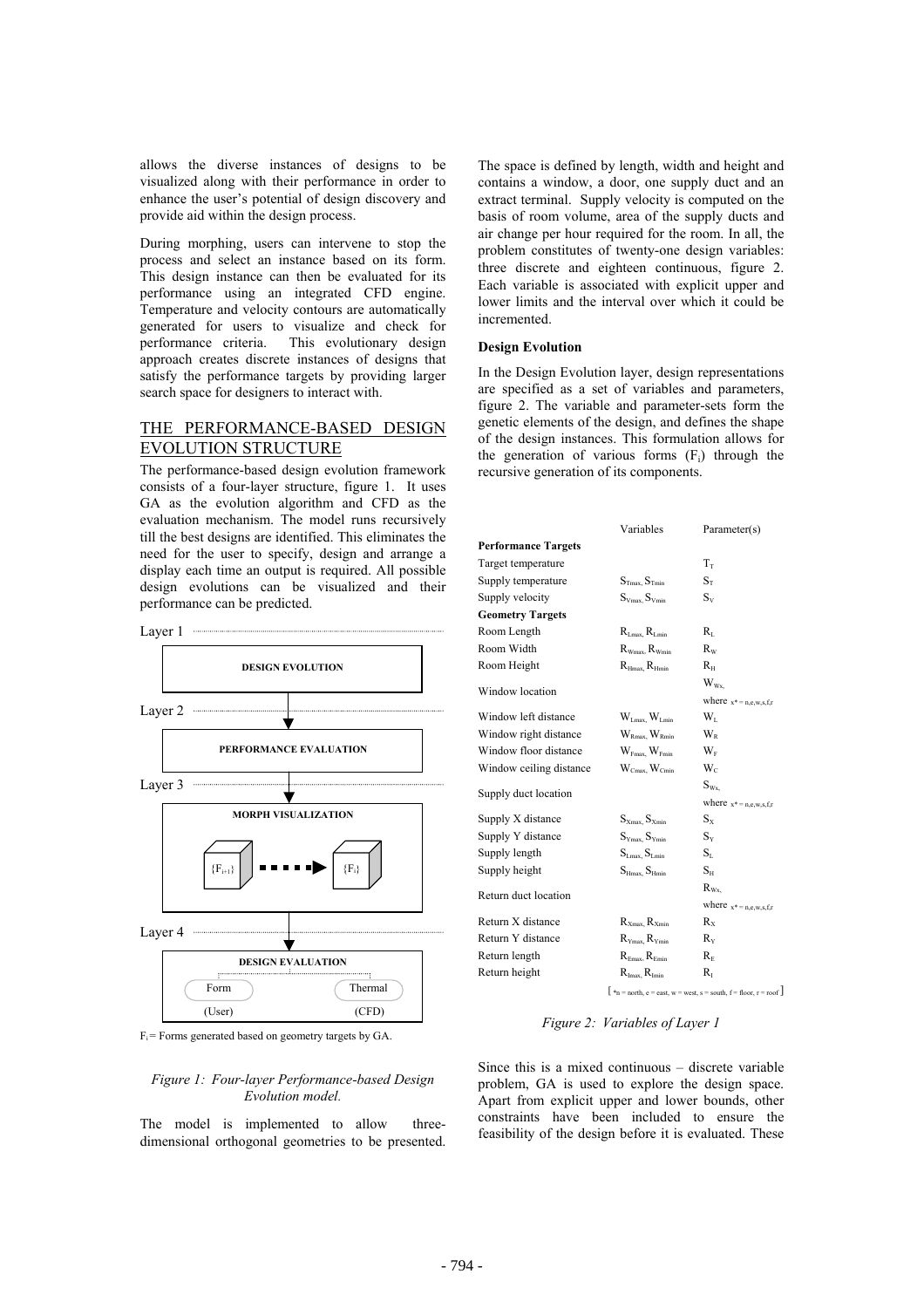include constraints on the window size and  $\mathcal{A}$   $\longrightarrow$  Morphing constraints on the location of supply and extract terminals to prevent overlapping. The genetic algorithm used is GALib, a  $C++$  genetic algorithm library. Since GALib does not handle constraints explicitly, the window size and overlapping constraints are modeled as penalty functions, and included in the design evaluation stage as the first design evaluation step (Choudhary et. al, 2002).

#### **Performance Evaluation**

The Performance Evaluation layer uses CFD to perform the thermal analysis. Gambit v2.0.4 is used for mesh generation followed by Fluent v6.0, figure 3. If there is a physical configuration error or inappropriate simulation setup, the CFD does not converge, prompting the design to be penalized. This is accomplished by providing a penalty value that is returned back to layer 1. This value is used to reject the evolution of such future instances and to ensure the generation of different designs. If CFD analysis converges to a solution, the values are passed to layer 3 for post-processing of thermal and ventilation performance data and further morphings.



*Figure 3: Layer2 – Performance Evaluation.*

#### **Morph Visualization**

The Morph Visualization layer aids in the design evolution process by visualizing the intermediate designs, which may, in normal circumstances be difficult to locate, figure 4. Morphing is an integral part of design evolution since it forms a smooth transition between pairs of consecutive keyframe models. The morphing module generates design instances between two consecutive forms analyzed by the CFD (between  $F_{i+1}$  and  $F_i$ ) to evolve new forms  $(F<sub>mi</sub>)$  through "m" time intervals:

```
F_{i+1} ------------> F_i [ through ,,m<sup>**</sup> time intervals ]
```


*Figure 4: Layer3 – Morph Visualization.*

The forms used by the module represent threedimensional orthogonal spaces. The morphing process ensures that the form instances selected are always unique in their geometry. The new forms evolve with changes in room [length, width, height], window (left distance, right distance, floor distance, ceiling distance), figure 5, and supply inlet duct and return outlet duct (x distance, y distance, length, height), figure 6.



*Figure 5: Design flexibility exhibited for room and window forms.*



*Figure 6: Design flexibility exhibited for supply and return ducts.*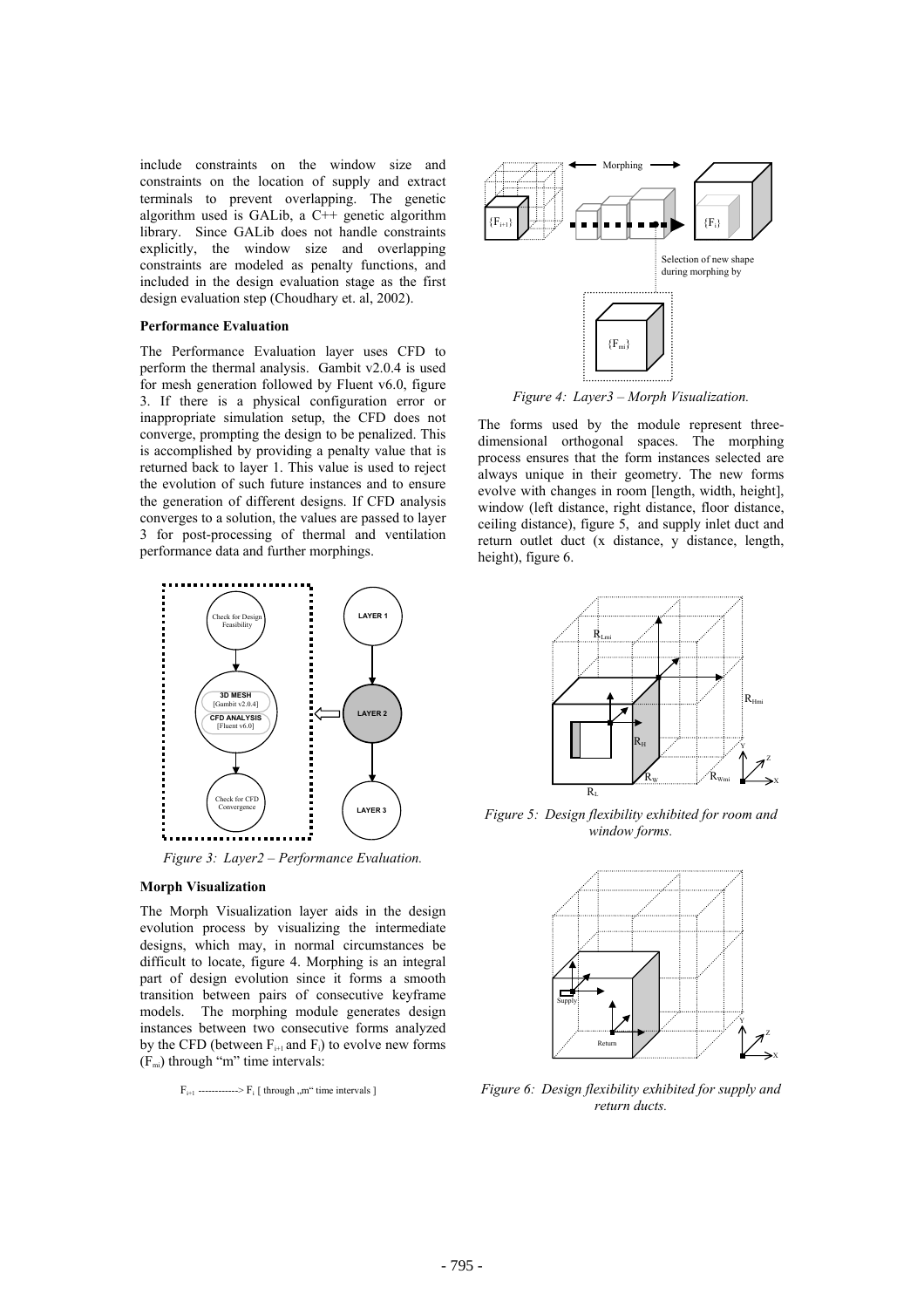For every run of the GA algorithm, one form is generated. Therefore, morphing does not exist during the first cycle. For subsequent cycles, morphing process runs continuously with a fixed time interval. Since the morphing is a direct linear transformation between two consecutive forms, any in-between shape can be identified as:

> $\{[ F_{i+1} \pm F_i ] / m\}$  x {selected time-frame as a ratio of ,m'} where " m" is the time interval in milliseconds.

Therefore, any in-between user-selected shape (denoted as  $F<sub>mi</sub>$ ) during the morphing process is again a set of geometric design variables:

$$
\begin{aligned} &F_{mi}\text{ represents }\{R_{Lmi},R_{Wmi},R_{Hmi},W_{Lmi},W_{Fmi},W_{Fmi},W_{Cmi},\\ &S_{Xmi},S_{Ymi},S_{Lmi},S_{Hmi},R_{Xmi},R_{Ymi},R_{Lmi},R_{Hmi}\}\\ &\text{where ``i''=1,2,3,...,n}\end{aligned}
$$

## **Design Evaluation**

The Design Evaluation layer allows user intervention to take place. The intervention begins by the user selecting an instance from the evolving shape. The morphed shape can then be evaluated for its performance, figure 7. Performance can be evaluated by invoking the CFD engine. A mesh is automatically generated and sent with the corresponding boundary conditions for the CFD engine to be executed. The CFD outcome of temperature and velocity contours can then automatically be generated and channeled back to the Graphic User Interface (GUI).



*Figure 7: Layer 4 – Design Evaluation.*

## SYSTEM INTERFACE

The system interface was developed using Java API. The interface uses function calls to interact with the GA module, Gambit v2.0.4 and Fluent v6.0. Several GUI mechanisms were built to allow better control of the system. These GUIs aid in data-entry, modification and visualization in different modes.

Data entry and modifications are used to manipulate form and its properties. Visualization aids the user to explore the design evolution and its form generation.

The interface provides access to both morphing and performance evaluation. The interface allows the user to select their mode of visualizing the forms, either as wireframe or shaded models, figure 8. Once the CFD converges to a solution, the morph GUI is displayed. This GUI is composed of three sections. The two sections at either corner of the GUI represent the two form instances  $(F_{i+1}$  and  $F_i$ ) and their performances, while displaying the continuous morphing process in the center  $(F<sub>mi</sub>)$ , figure 9. During the morph process, the user can zoom, rotate and scale the form instances dynamically for better visual perception.



*Figure 8: Model-mode selection GUI.*



*Figure 9: Morph-process GUI.* 

The performance of the form instances can be visualized directly by selecting the iso-surface image, figure 10. Five equi-distant iso-surfaces along each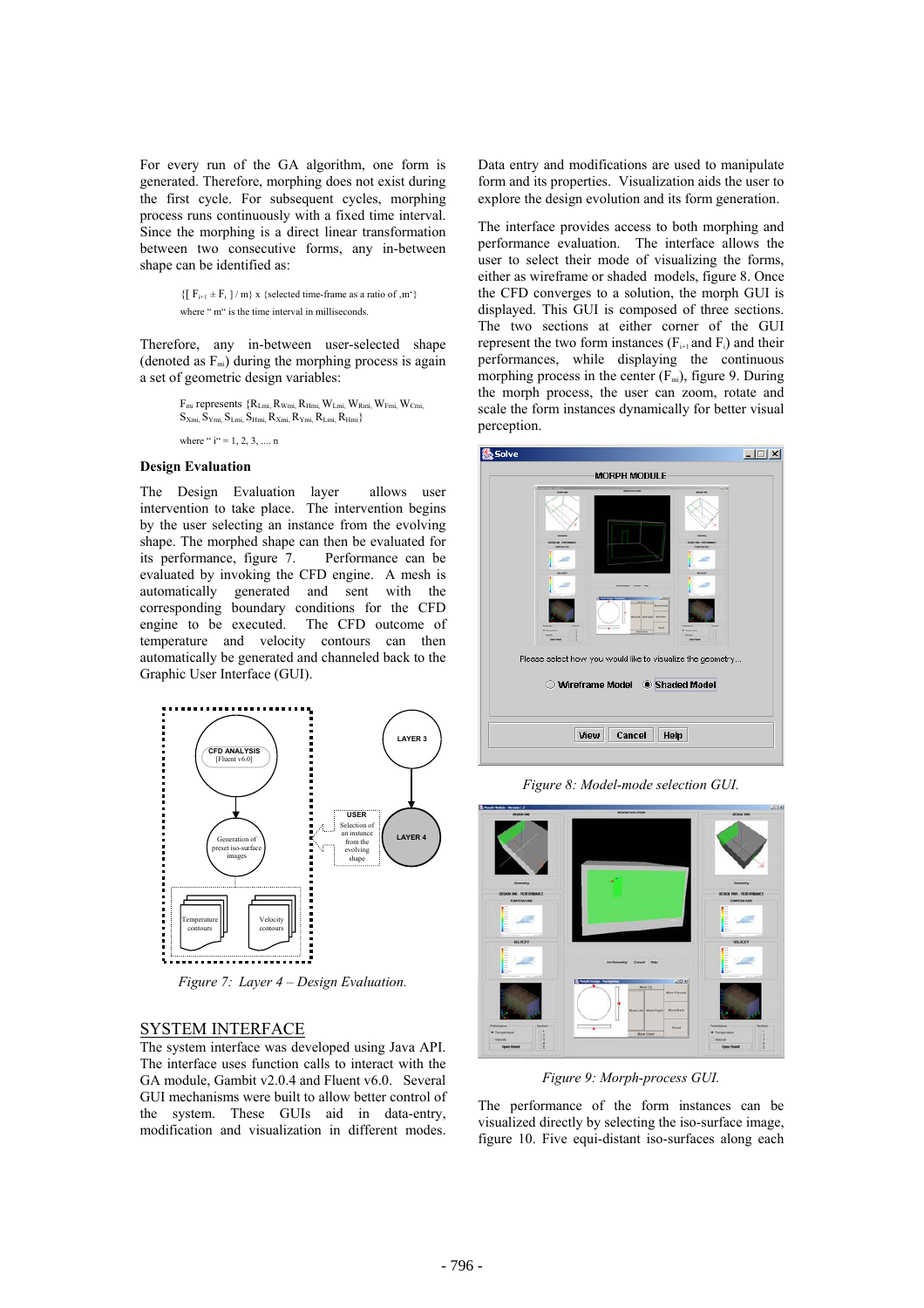axes are provided. Depending on the user selection, the corresponding CFD outcome of temperature and velocity contours are displayed enabling the user to visualize the performance of the instance being investigated, figure 11.



*Figure 10: Preset iso-surface image selector.* 



*Figure 11: A typical display of temperature contour.*

## CONCLUSIONS

The framework described demonstrates the potential of exploring and visualizing the design evolution and its form generation based on a set of performance targets. Furthermore, this framework (a) captures all possible design evolutions, (b) provides a larger search space for the designers to interact with, and (c) enables the user to visualize the performance of any design instance selected during morphing.

By integrating an optimization module that creates discrete instances of design with a morphing module, that captures these consecutive instances and morphs the instances in between, the system was able to

provide an example of continuous evolution of optimization.

The morph component promises solution(s), which may still not be the "optimum" but takes into consideration the designer preferences. It allows the user to intervene in the search process and select designs based on the designer preferences. These design instances represent points in the design space that are close to the GA selected instances, but may not be the output of the algorithm because their performance is similar to the one selected by the GA. In this manner, the user has active control over selecting and evaluating designs during the design generation process.

One of the primary objective of performance-based design is to optimize the performance targets specified by the user – thermal and ventilation criteria, in this case. The effectiveness of a particular design to satisfy the performance targets, measures the value of that design. Thus, if the design satisfies both requirements effectively, it could be referred to as a good solution. Although these discrete design instances are considered to be good solutions, it is difficult to ascertain that any intermediate instance during morphing would be a good solution that maintains the performance targets unless it is analyzed by the performance module. Current work includes enabling these intermediate instances to be also evaluated automatically. In addition, the design representation is being modified to include nonorthogonal geometries and other thermal boundaries.

These modifications will test system scalability and will allow more complicated forms to be generated. In addition, it will allow the possibilities of evolving a wide range of design performance scenarios such as tilt of glass, configuration of atriums, etc. that can be utilized during the next user evaluation phase.

## ACKNOWLEDGEMENTS

This work was funded by a grant from the University of Pennsylvania Research Foundation.

### REFERENCES

Bouchlaghem, N. 2000. Optimizing the design of building envelopes for thermal performance, Automation in Construction, Vol. 10, pp 101-112.

Chien, Sheng-Fen, Flemming, U. 2002. Design space navigation in generative design systems, Automation in Construction Vol. 11, pp 11-22.

Choudhary, R. and Malkawi, A. 2002. Integration of CFD and Genetic Algorithms, 8th International Conference on Air Distribution in Rooms, Copenhagen, Denmark.